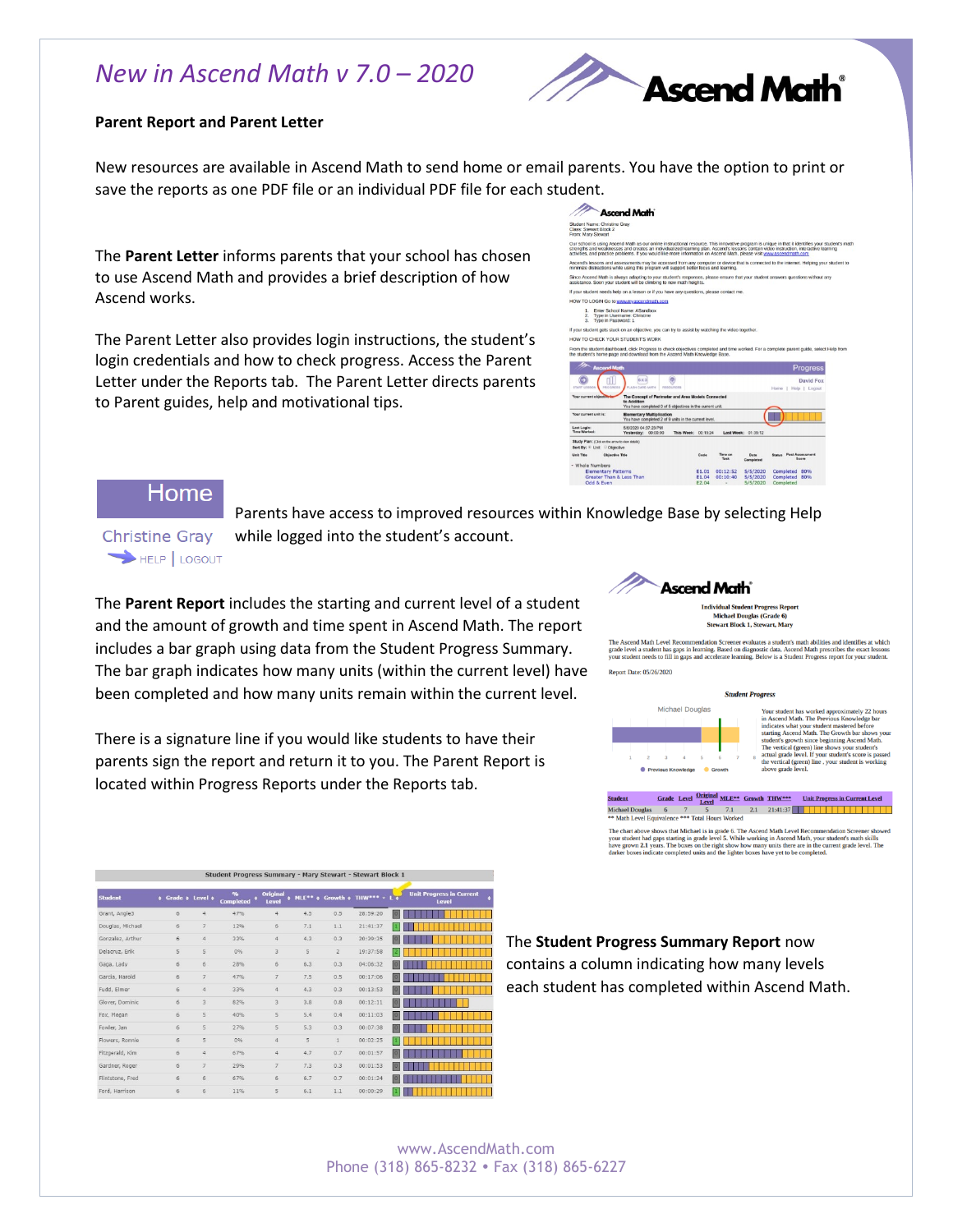## *New in Ascend Math v 7.0 – 2020*



You can access last week's usage on the **Activity Completion Report** directly from Teacher Dashboards. Select Last Week's Activity from the top left corner box on your Dashboard. The Activity Completion Report now contains the number of Assigned Objectives completed within the selected time frame.



|         | <b>Select Class:</b>         | --Select Class-- | $\;$                                     |                                       |           |                                          |                     | $\overline{\varkappa}$          |
|---------|------------------------------|------------------|------------------------------------------|---------------------------------------|-----------|------------------------------------------|---------------------|---------------------------------|
| refresh |                              |                  | STEWART BLOCK 2 LIVE STUDENT TRACKER     |                                       |           | Levels <b>Container Legend Container</b> |                     | <b>Print Study Guides</b> Print |
|         | $-$ STUDENT                  | <b>ELEVEL</b>    | $\oplus$ UNIT                            | OBJECTIVE                             | Овля      | <b>ATTEMPTS</b>                          | <b>LAST ATTEMPT</b> | $DEF NEX$                       |
|         | Brown, Charlie*              | 6                | <b>Fractions Concepts</b>                | Visualizing Fractions & Mixed Numbers | 2064      | $\mathbf{0}$                             | --------            | <b>Next Unit</b>                |
|         | Bullock, Sandra *            | 5                | <b>Geometry Concepts</b>                 | Parallelograms                        | 5221      | $\frac{m}{2}$ 5                          | 7/15/20 07:41 AM    | <b>Next Unit</b>                |
|         | Burgess, Felice <sup>x</sup> | 8                | Solving Linear Equations                 | Simplify Algebraic Expressions        | A03_03_01 | $\overline{a}$                           | 7/15/20 07:29 AM    | A04 02 01                       |
|         | Gray, Christine +            | 5                | <b>Fractions Concepts</b>                | Line Plots to Display Fractional Data | 2220      | $\overline{a}$                           | 7/17/20 09:10 AM    | 2061                            |
|         | Green, Peter +               | 5                | Whole Number Multiplication and Division | Multiplying Whole Numbers             | 1022      | $\mathbf{0}$                             | --------            | 1023                            |
|         | Greene, Leslie +             | 4                | Whole Number Multiplication and Division | Guess and Check                       | 1040      | <b>My</b> 4                              | 7/03/20 07:44 AM    | <b>Next Unit</b>                |

The **Live Student Tracker** is the first thing seen when logging into your teacher account. If you have more than one class, use the dropdown menu in the top left corner to toggle between classes. To close out of the Live Student Tracker, select X on the right corner



Students will receive a notification on their Home Page if an objective is not mastered after 3 Post Assessment attempts. A hand will appear on their map with a mouseover message "See your teacher for help with this objective".

The Live Student Tracker prompts teachers in the attempts column if students need intervention as follows:

- After 3<sup>rd</sup> unsuccessful attempt
	- After 6<sup>th</sup> unsuccessful attempt

Select Teacher\* Stewart Mary

The **Assigned Objectives Report** includes Time on Task and a link to view the Post Assessment results for each objective. Select the Post Assessment percentage to view the actual questions and answers submitted by your student. You will also find the objective code for each objective on this report.

| Select Class*                                                                  |                        | <b>Stewart Block 2</b>         | $\checkmark$                                     |           |                                     |            |                  |                                             |
|--------------------------------------------------------------------------------|------------------------|--------------------------------|--------------------------------------------------|-----------|-------------------------------------|------------|------------------|---------------------------------------------|
| Select Date Range*                                                             |                        | 09-01-2019                     | 05-28-2020<br>$\circ$<br>to                      |           |                                     |            |                  |                                             |
| Assigned Objectives completed<br>in this date range.<br>End Date is inclusive. |                        | <b>Create Report</b>           |                                                  |           |                                     |            |                  |                                             |
|                                                                                |                        |                                |                                                  |           | <b>Print</b>                        | <b>PDF</b> | Search:          |                                             |
| - Student Name                                                                 | <b>Actual</b><br>Grade | $e^{\pm$ Level of<br><b>AO</b> | ≜ Objective Name                                 | ≜<br>Code | <b>Date</b><br>٠<br><b>Assigned</b> | $e$ Post % | ≜ Date Completed | <b>Time on</b><br>$\ddot{ }$<br><b>Task</b> |
| Green, Peter                                                                   | 6                      | 3                              | Addition of Objects by Using<br>Arrays           | EM5.04.A  | 08/16/2019                          | 100        | 12/12/2019       | 00:07:40                                    |
| Green, Peter                                                                   | 6                      | 5                              | <b>Rounding Whole Numbers</b>                    | 1018      | 10/09/2019                          | 100        | 12/12/2019       | 00:10:54                                    |
| Green, Peter                                                                   | 6                      | 5                              | <b>Comparing Fractions</b>                       | 2063      | 10/28/2019                          | 80         | 12/12/2019       | 00:19:51                                    |
| Greene, Leslie                                                                 | 6                      | Alg II                         | <b>Solving Absolute Equations</b>                | A2.04.1   | 08/27/2019                          | 40         | 12/12/2019       | 00:30:22                                    |
| Greene, Leslie                                                                 | 6                      | 6                              | Multiplying and Dividing Mixed<br><b>Numbers</b> | 2073      | 08/30/2019                          | 40         | 12/12/2019       | 00:15:37                                    |
| Griffin, Craig                                                                 | 6                      | 5                              | <b>Rounding Whole Numbers</b>                    | 1018      | 08/21/2019                          | 80         | 12/12/2019       | 00:14:49                                    |
| Griffin, Craig                                                                 | 6                      | 6                              | Multiplying and Dividing Mixed<br><b>Numbers</b> | 2073      | 08/30/2019                          | 40         | 12/12/2019       | 00:17:52                                    |